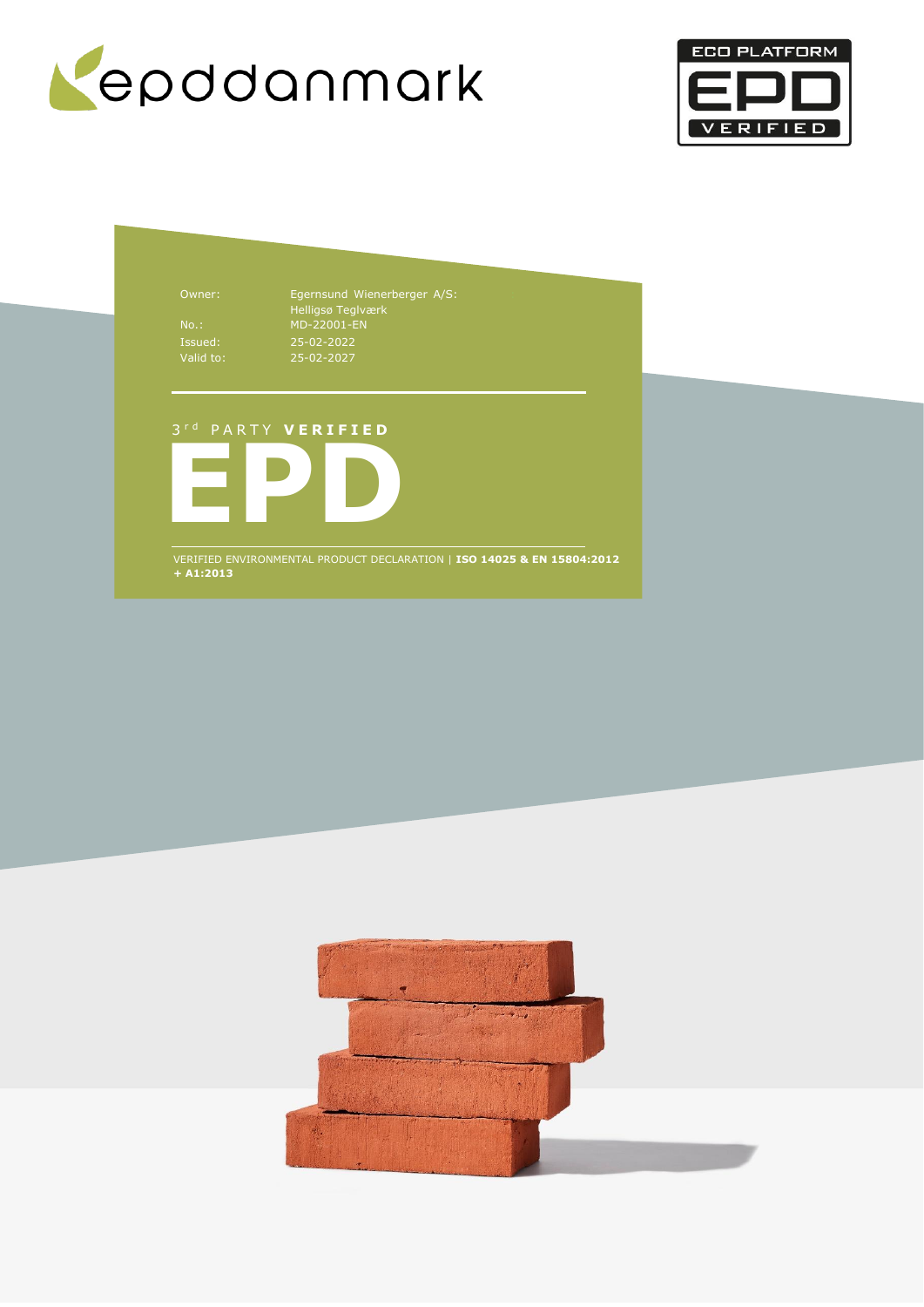Egernsund Wienerberger A/S Rørmosevej 85 DK-3200 Helsinge CVR: 10502306



Danish Technological Institute Gregersensvej 2630 Taastrup

### **Programme**

EPD Danmark Gregersensvej 2630 Taastrup www.epddanmark.dk

### **Declared product**

1 tonne of red bricks based on Danish red-firing clay, e.g. EW1201, EW1214, EW2223 and EW2207. This EPD covers bricks without manganese oxide. Produced using certified green electricity and either natural gas or certified biogas (bionaturgas).

## **Production site**

Helligsø Teglværk Helligsøvej 15, 7760 Hurup

### **Product use**

Bricks are used to build walls, pillars and partitions.

### **Declared unit**

1 tonne of red bricks without manganese oxide based on Danish red-firing clay and produced at Helligsø Teglværk using either natural gas or certified biogas. Certified green electricity is used at production site. Expected average reference service life of 150 years.

 $\frac{1}{2}$  Life cycle stages and modules (MND  $\pm$  module not declared)

#### **Issued:** 25-02-2022

## **Basis of calculation**

This Environmental Product Declaration is developed in accordance with ISO 14025 and EN 15804:2012 + A1:2013.

#### **Comparability**

EPDs of construction products may not be comparable if they do not comply with the requirements in EN 15804:2012 + A1:2013. EPD data may not be comparable if the datasets used are not developed in accordance with EN 15804:2012 + A1:2013 and if the background systems are not based on the same database.

#### **Validity**

This EPD has been verified in accordance with ISO 14025 and is valid for 5 years from the date of issue.

#### **Use**

The intended use of an EPD is to communicate scientifically based environmental information for construction products, for the purpose of assessing the environmental performance of buildings.

### **EPD type**

☐Cradle-to-gate ☐Cradle-to-gate with options ☒Cradle-to-grave

Tiles & Bricks Europe (2014) PCR for Clay Construction Products – "Guidance document for developing an EPD" serves as the cPCR Independent verification of the declaration and data, according to EN ISO 14025 ☐ internal ☒ external

Third party verifier:

Vialen-Backen

*Ninkie Bendtsen*

enser *Martha Katrine Sørensen EPD Danmark*

| End cycle stages and moderes (more<br>moddie not accidica, |          |                             |          |                         |           |                |                |             |               |                              |                             |                                      |                |                               |          |                                                      |
|------------------------------------------------------------|----------|-----------------------------|----------|-------------------------|-----------|----------------|----------------|-------------|---------------|------------------------------|-----------------------------|--------------------------------------|----------------|-------------------------------|----------|------------------------------------------------------|
|                                                            | Product  |                             |          | Construction<br>process |           |                |                | Use         |               |                              |                             | End of life                          |                | Beyond the system<br>boundary |          |                                                      |
| material<br><b>Alddns</b><br>Raw                           | ransport | ּס<br>ufactu<br>Man         | ransport | Installation<br>process | Use       | Maintenance    | Repair         | Replacement | Refurbishment | Operational<br>use<br>energy | Operational<br>use<br>water | uction<br>demolition<br>constri<br>ف | Transport      | processing<br><b>Waste</b>    | Disposal | recovery<br>recycling<br>potential<br>Re-use,<br>and |
| A1                                                         | A2       | A <sub>3</sub>              | A4       | A <sub>5</sub>          | <b>B1</b> | B <sub>2</sub> | B <sub>3</sub> | <b>B4</b>   | <b>B5</b>     | <b>B6</b>                    | <b>B7</b>                   | C1                                   | C <sub>2</sub> | C <sub>3</sub>                | C4       | D                                                    |
| X                                                          | л        | v<br>$\boldsymbol{\Lambda}$ | v<br>ᄉ   | X                       | X         | X              | X              | X           | X             | X                            | Х                           | X                                    | X              | X                             | Χ        | Х                                                    |



Repodanmark



**Valid to:** 25-02-2027



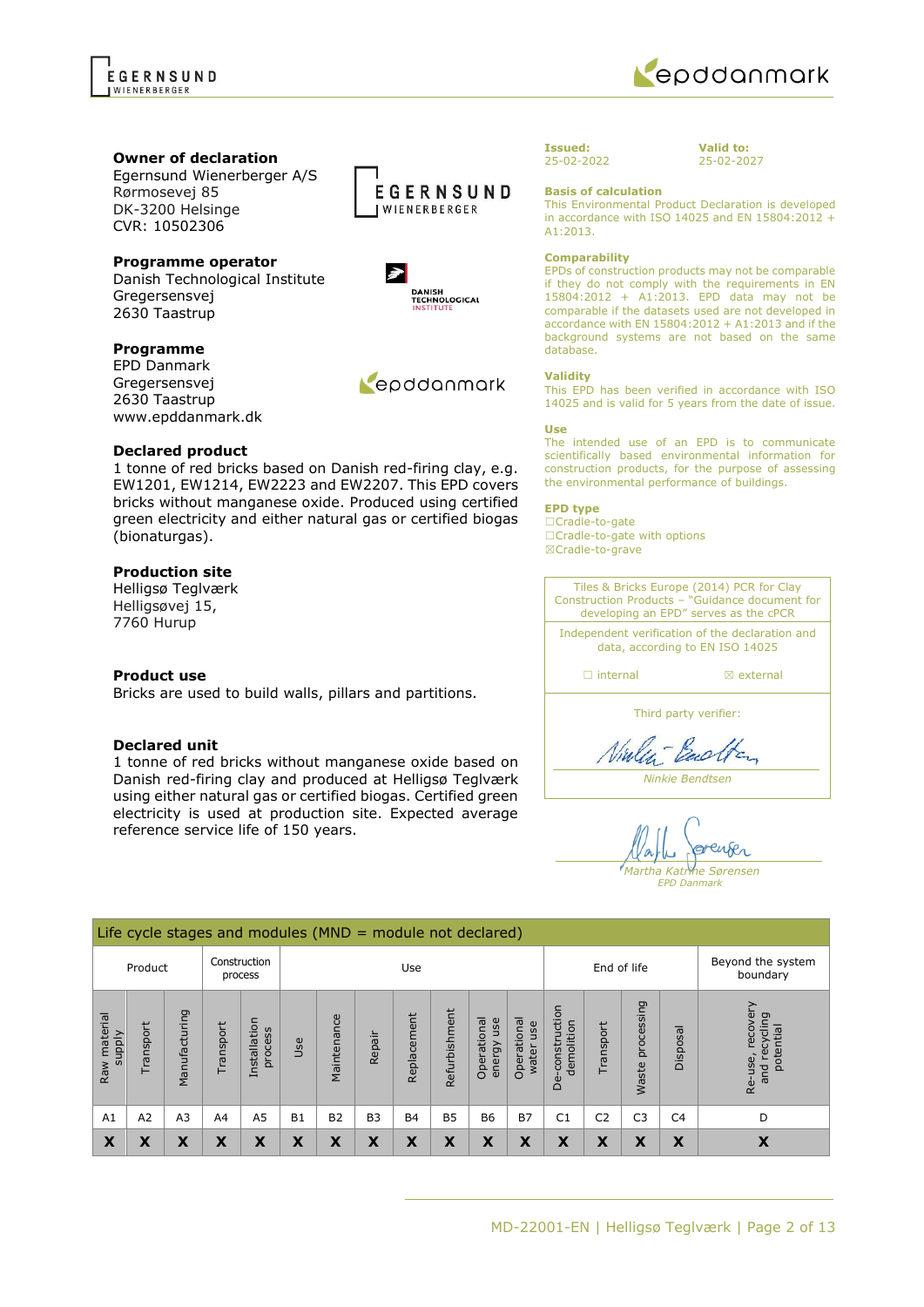



## Product information

**Product description** The product is a red brick based on red-firing clay. Produced using green electricity and either natural gas or biogas. This EPD covers bricks without manganese oxide. The product components and packaging materials are shown in the tables below.

| <b>Material</b>  | Weight-% of declared product |
|------------------|------------------------------|
| Danish red clay  | 90                           |
| Chamotte         | 3,0                          |
| Sand             | 4.5                          |
| Engobe           | 0,051                        |
| Barium carbonate | 0,14                         |
| Water            | 2,0                          |
| <b>TOTAL</b>     | 100                          |

| Packaging           | Weight-% of packaging |
|---------------------|-----------------------|
| LDPE-film           | 96                    |
| Plastic strap (PET) |                       |
| <b>TOTAL</b>        | 100                   |

**Representativeness** This declaration, including data collection, the modelled foreground system and the results, represents 1 tonne of bricks form the production site located in Hurup Thy, Denmark. Product specific data are based on average values collected from 2020. Background data are based on the GaBi database, supplemented with a few datasets from Ecoinvent. Generally, the used background datasets are of high quality and less than or 5 years old. All datasets are less than 10 years old. **Dangerous substances** Bricks do not contain substances listed in the "Candidate List of Substances of Very High Concern for authorisation" <http://echa.europa.eu/candidate-list-table> Absence of these substances are declared by the producer. **Essential characteristics (CE)** Bricks are covered by the scope of the harmonized standard EN 771- 1:2011+A1:2015. Furthermore, DoP's (Declaration of Performance) exist for each covered brick. DoP's can be obtained through Egernsund Wienerberger's website. [\(https://www.egernsund.com/vaerktojer-service/projektberegning](https://www.egernsund.com/vaerktojer-service/projektberegning-teknisk-information/dop-ce-deklarationer.html)[teknisk-information/dop-ce-deklarationer.html\)](https://www.egernsund.com/vaerktojer-service/projektberegning-teknisk-information/dop-ce-deklarationer.html). For further technical information can be obtained by contacting the manufacturer or on the manufacturers website:

[https://www.egernsund.com](https://www.egernsund.com/)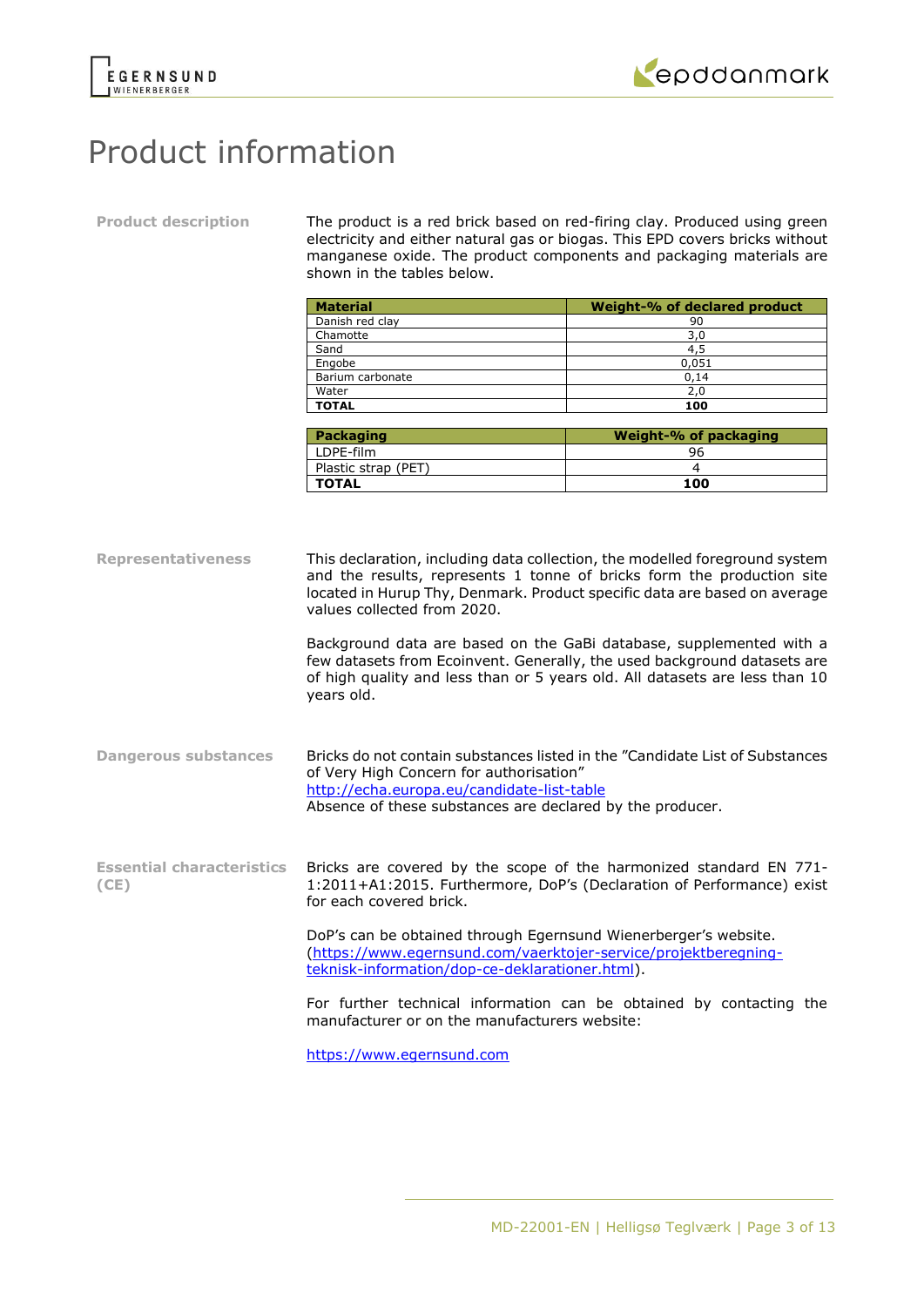



**Reference Service Life (RSL)**

150 years.

RSL is based on the cPCR for clay construction products: "*For clay construction products, the RSL is 150 years. Studies have shown that clay construction products stand out with their high durability and prevail with no maintenance and a life span of 150 years or more*".

**Product illustrations:** The illustrated products below are examples of products covered by this EPD.



EW2207 Lys Rød



EW2223 Rød Etna

Links to product examples:

[https://www.egernsund.com/produkter/mursten/facademursten/ew2207](https://www.egernsund.com/produkter/mursten/facademursten/ew2207-rod-lys.html) [rod-lys.html](https://www.egernsund.com/produkter/mursten/facademursten/ew2207-rod-lys.html) [https://www.egernsund.com/produkter/mursten/facademursten/ew2223](https://www.egernsund.com/produkter/mursten/facademursten/ew2223-rod-etna.html) [rod-etna.html](https://www.egernsund.com/produkter/mursten/facademursten/ew2223-rod-etna.html)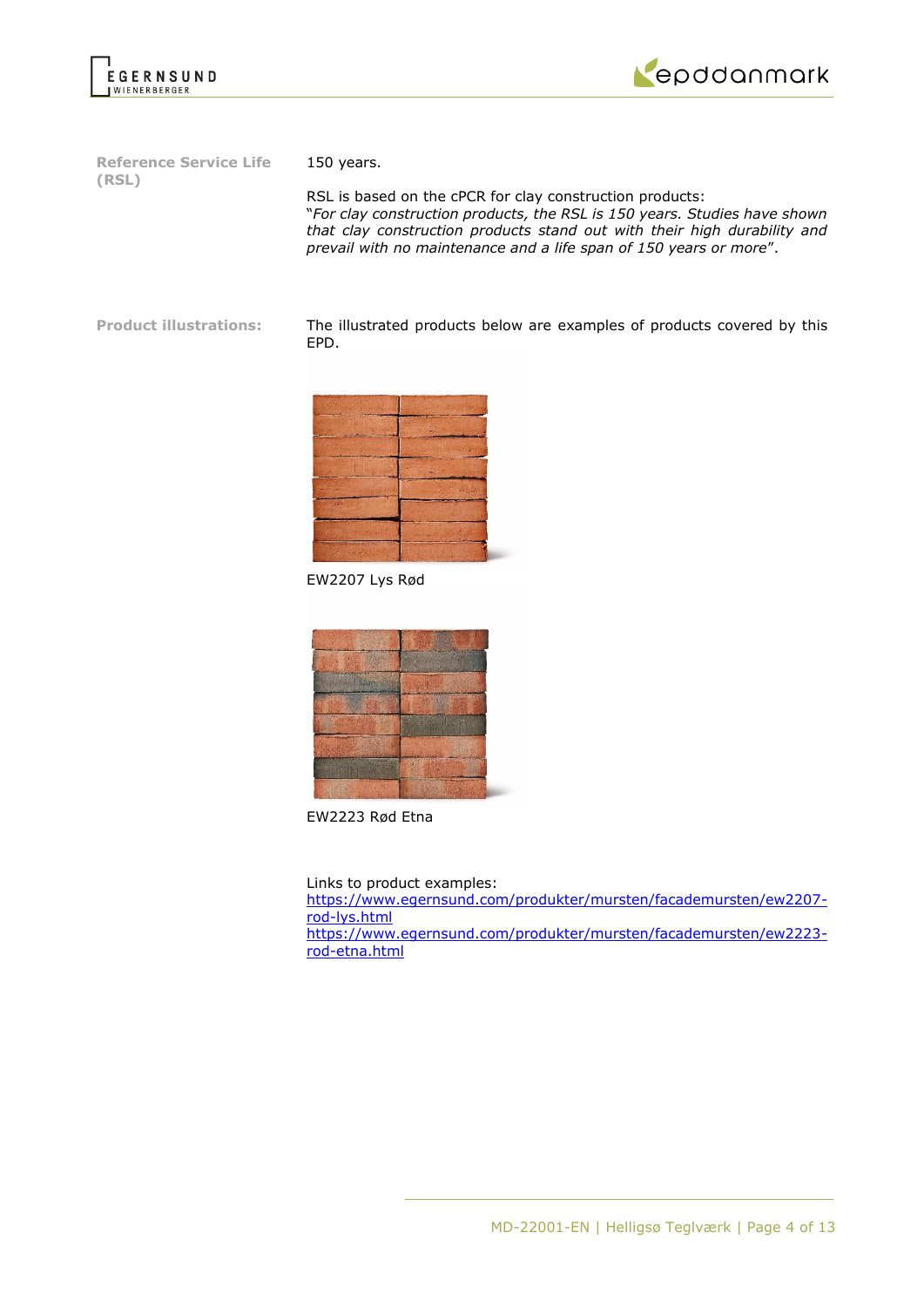



# LCA background

**Declared unit** The LCI and LCIA results in this EPD relates to 1 tonne of bricks.

| <b>Name</b>                | <b>Value</b> | Unit              |
|----------------------------|--------------|-------------------|
| Declared unit              |              | tonne             |
| Density                    | 1450-2000    | kq/m <sup>3</sup> |
| Conversion factor to 1 kg. | ን.001        |                   |

**PCR** This EPD is developed according to the core rules for the product category of construction products in EN  $15804:2012 + A1:2013$  and the product specific PCR "TBE PCR for clay construction products" (cPCR).

This EPD does not include additional impact categories recommended in the PCR since these have not commonly been included in former danish EPDs on bricks and since these categories are now outdated and new versions included in EN15804+A2.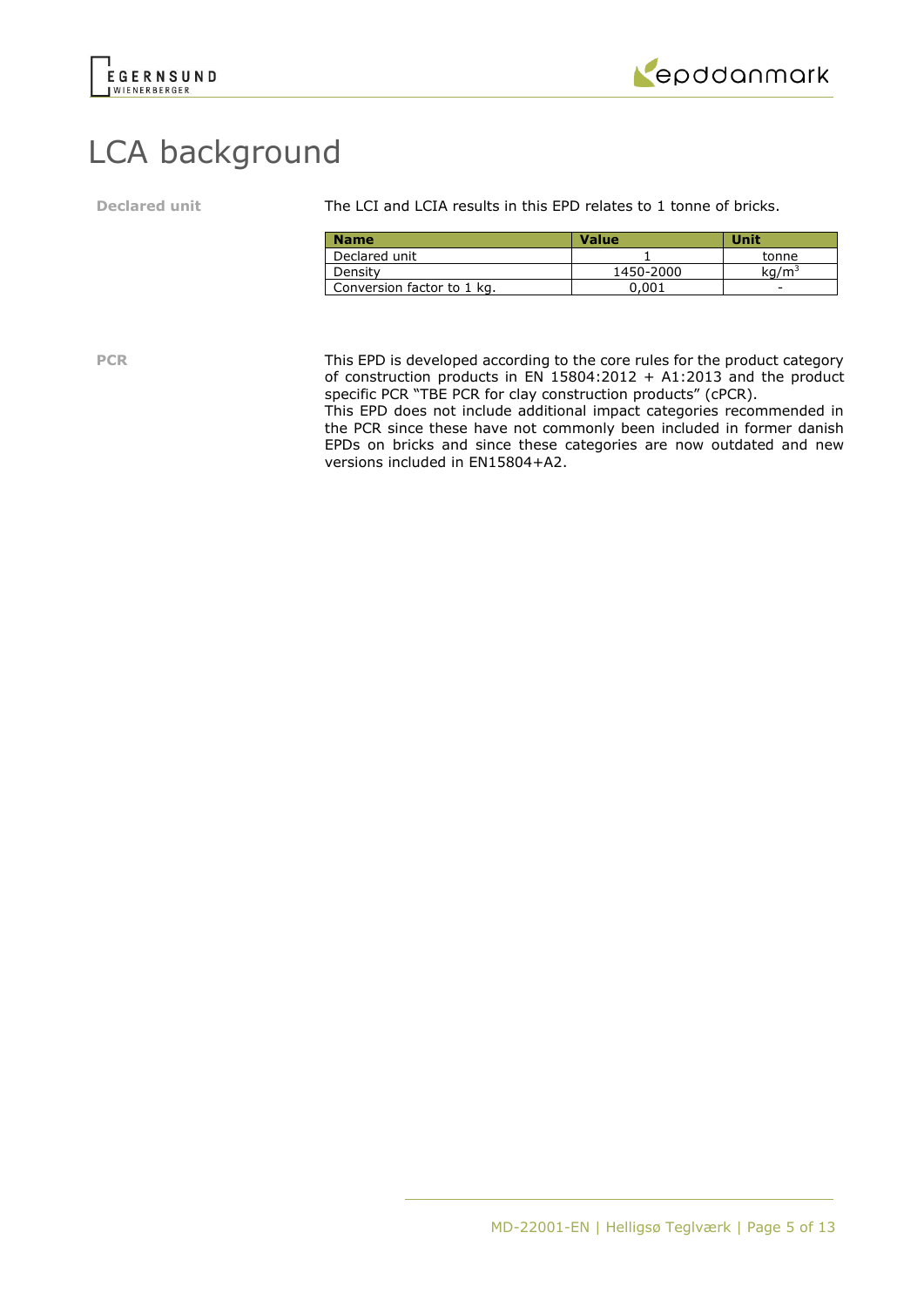



**Flow diagram**



The flow diagram conforms with the requirements in the modular approach and shows the production phase A3 for brick production (Helligsø Teglværk uses "soft stone press" and "extruder" and no "handcut"). The remaining phases are described below and presented in the figure on page 8.

**System boundary** This EPD is based on a cradle-to-grave LCA (module A1-D), in which 100 weight-% has been accounted for. All relevant processes during the life cycle of the product has been accounted for and no life cycle stages has been omitted, in which significant environmental impacts are taking place. The use stage B1-B7 is assessed to be not relevant.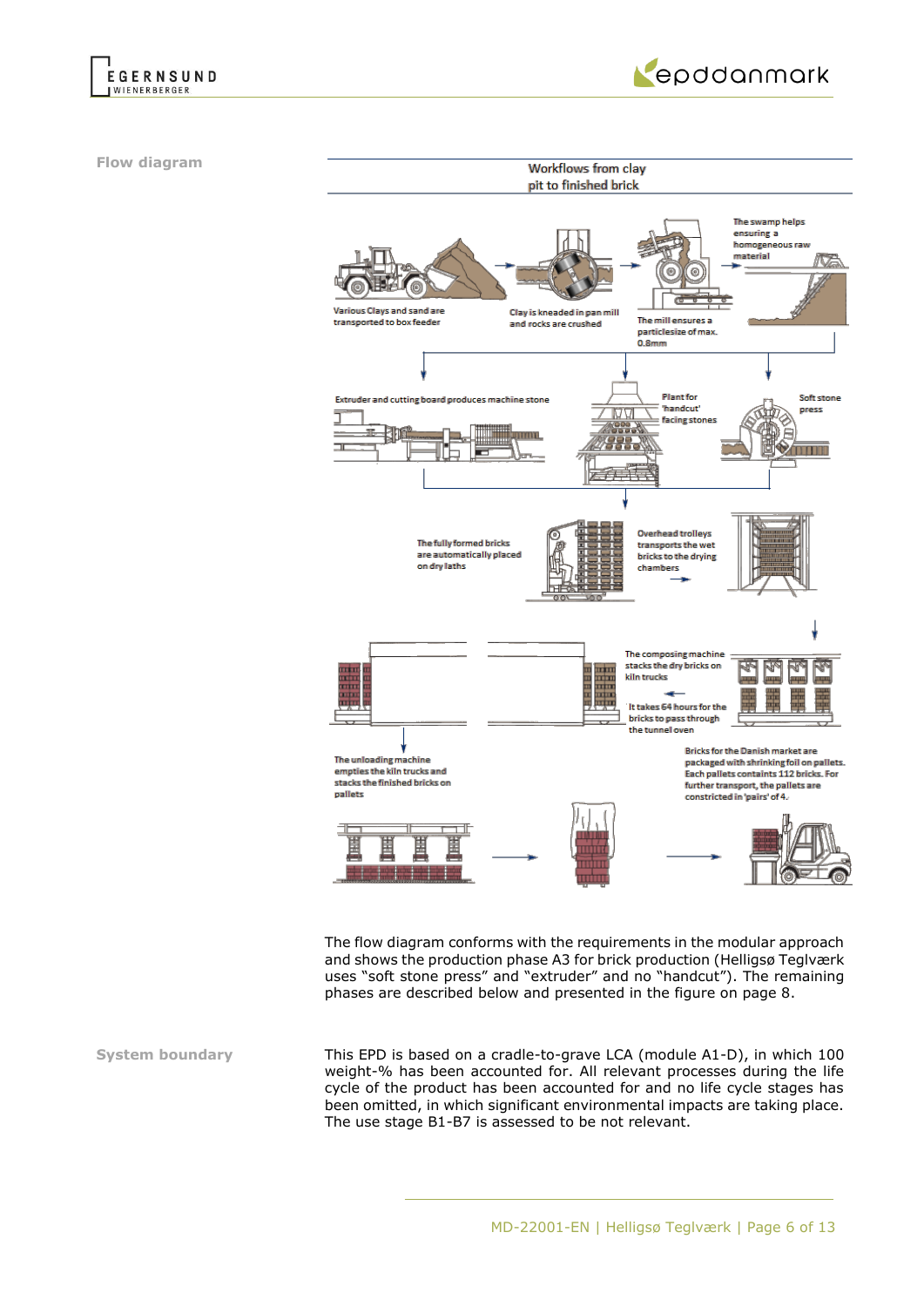

The general rules for the exclusion of inputs and outputs follows the requirements in EN 15804:2012 + A1:2013, 6.3.5, where the total of neglected input flows per module shall be a maximum of 5 % of energy usage and mass and 1 % of energy usage and mass for unit processes.

Key assumptions for the system boundary are described in each life cycle phase.

### **Product stage (A1-A3) includes**:

- A1 Extraction and processing of raw materials
- A2 Transport to the production site
- A3 Manufacturing processes

The product stage comprises the acquisition of all raw materials, products and energy, transport to the production site, packaging and waste processing up to the "end-of-waste" state or final disposal. The LCA results are declared in aggregated form for the product stage, which means, that the sub-modules A1, A2 and A3 are declared as one module A1-A3.

The bricks are packed on wooden pallets which are part of a return system. The impacts from the pallets are deemed to be less than 1 ‰ and they are therefore excluded.

### **Construction process stage (A4-A5) includes:**

The construction process stage includes:

- A4 transport to the building site
- A5 installation into the building

This includes the provision of all materials, products and energy, as well as waste processing up to the end-of-waste state or disposal of final residues during the construction process stage. The use of mortar is excluded according to the cPCR. These information modules also include all impacts and aspects related to any losses during this construction process stage. The loss of bricks is set equal to 3% in mass according to the cPCR. The lost bricks are landfilled, and the packaging is incinerated with energy recovery and the credit is declared in module D.

### **Use stage (B1-B7) includes:**

The use stage, related to the building fabric includes:

- B1 use or application of the installed product
- B2 maintenance
- B3 repair
- B4 replacement
- B5 refurbishment

The use stage related to the operation of the building includes:

- B6 operational energy use
- B7 operational water use

These information modules include provision and transport of all materials, products, as well as energy and water provisions, waste processing up to the end-of-waste state or disposal of final residues during this part of the use stage.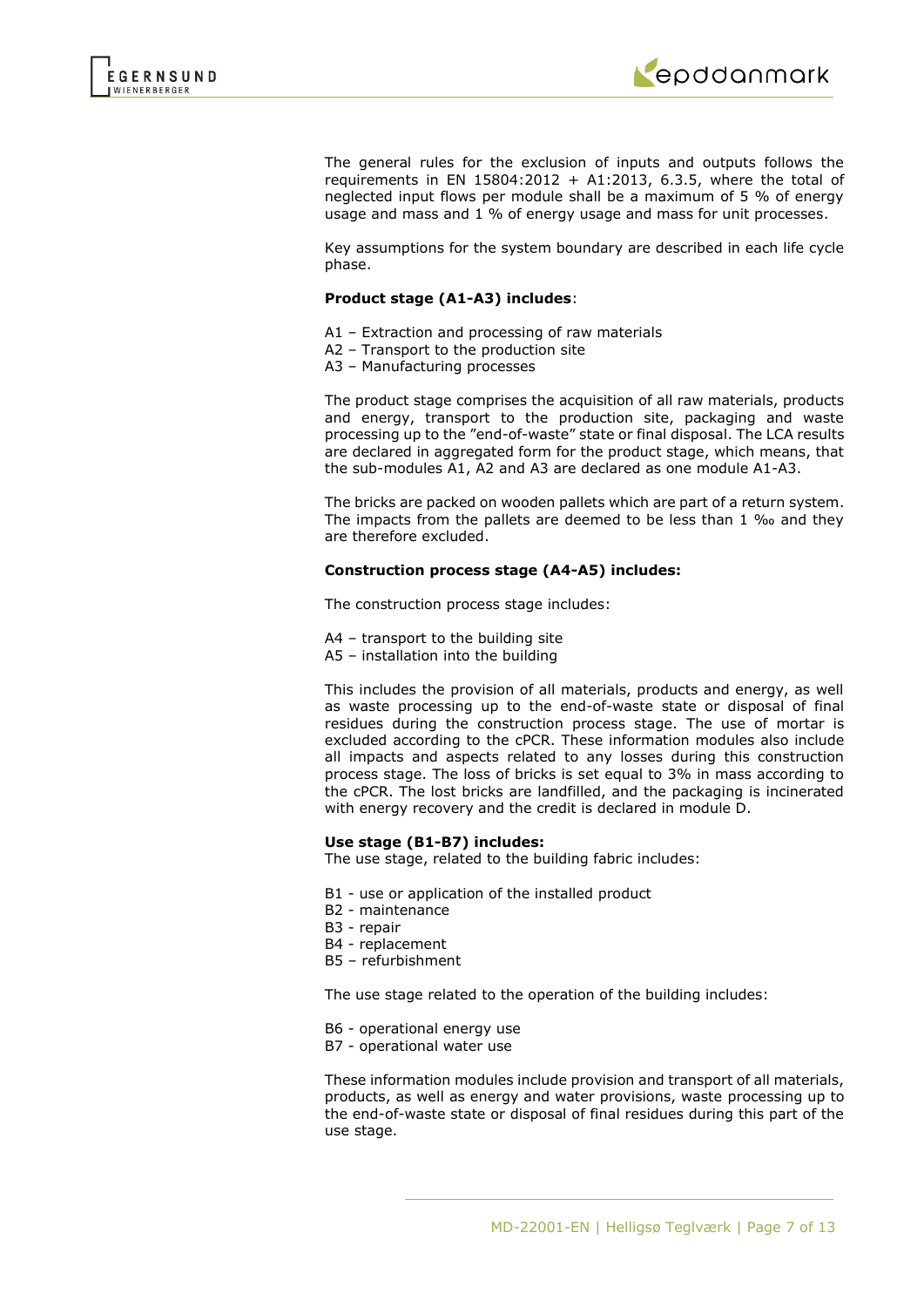



According to the cPCR these modules do in general not generate relevant environmental impacts and therefore has a value of zero.

## **End-of-life stage (C1-C4 + D)**

The end-of-life stage includes:

- C1 de-construction, demolition
- C2 transport to waste processing
- C3 waste processing for reuse, recovery and/or recycling
- C4 disposal

C1 can be ignored according to the cPCR, whereas the rest of the modules are included using national scenarios. In C4 1% of the bricks are landfilled.

Module D includes the reuse, recovery and/or recycling potentials, expressed as net impacts and benefits. These include the energy produced in A5 (incineration of packaging) and substitution of gravel from the recycling of crushed bricks.



**Cut-off criteria** The general rules for cut-offs of inputs and outputs in the EPD follows the rules in EN  $15804:2012 + A1:2013$  chapter 6.3.5. The maximum cut-off of input flows for a module is 5% for energy use and mass, while it is maximum 1% for unit processes.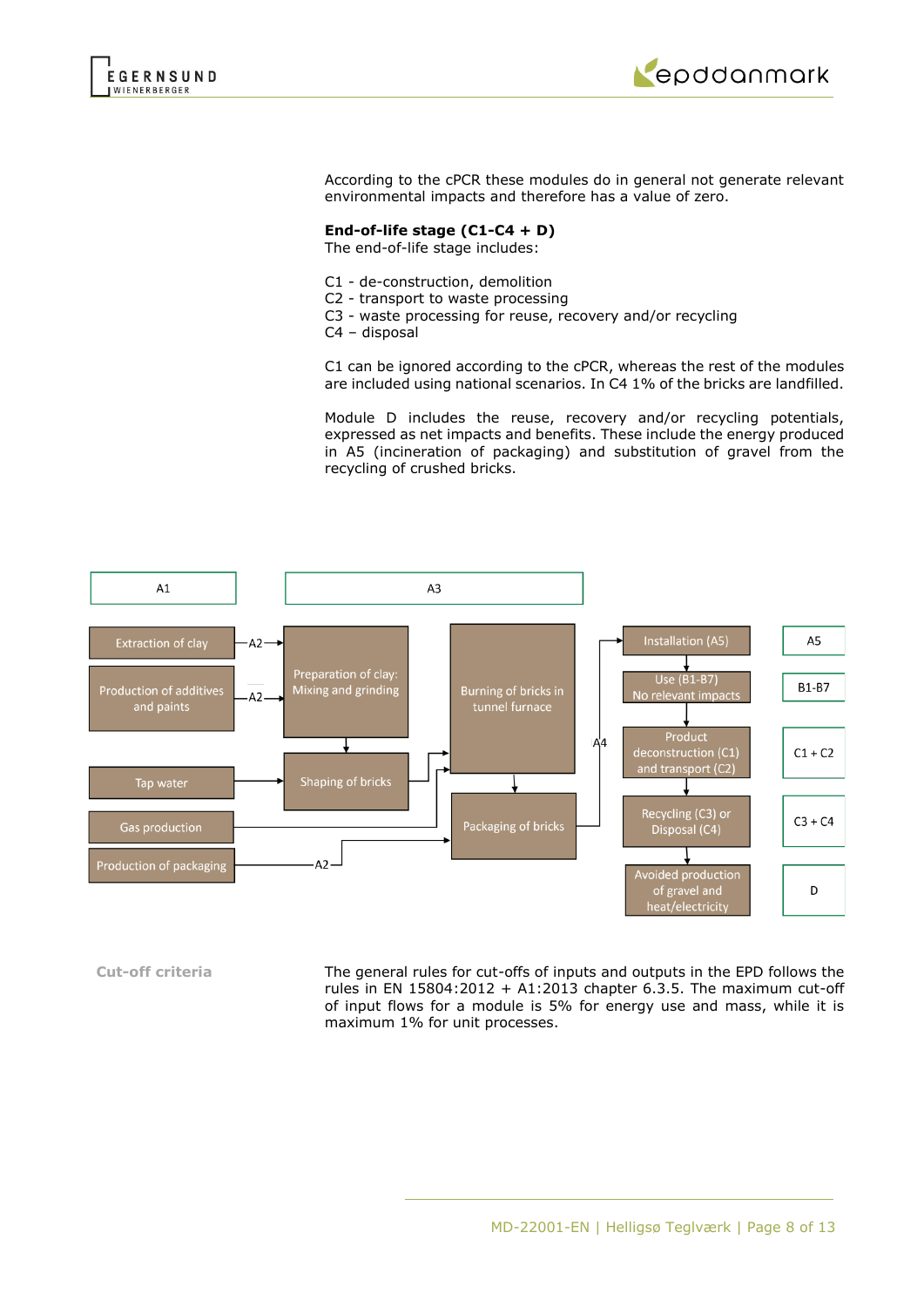

# LCA results

|                  | <b>ENVIRONMENTAL IMPACTS PER TONNE</b>                                                                                                                                                                                                                                                                                 |                            |                       |              |                |              |                |                |                |               |  |
|------------------|------------------------------------------------------------------------------------------------------------------------------------------------------------------------------------------------------------------------------------------------------------------------------------------------------------------------|----------------------------|-----------------------|--------------|----------------|--------------|----------------|----------------|----------------|---------------|--|
| <b>Parameter</b> | <b>Unit</b>                                                                                                                                                                                                                                                                                                            | $A1 - A3$<br>(Natural gas) | $A1 - A3$<br>(Biogas) | A4           | A <sub>5</sub> | <b>B1-C1</b> | C <sub>2</sub> | C <sub>3</sub> | C <sub>4</sub> | D             |  |
| <b>GWP</b>       | [ $kg CO2$ -eq.]                                                                                                                                                                                                                                                                                                       | 1,55E+02                   | $6,86E + 01$          | $3,23E+00$   | $2,52E+00$     | $0,00E + 00$ | $2,46E+00$     | 7,03E-01       | 1,39E-01       | $-2,64E+00$   |  |
| <b>ODP</b>       | [kg CFC11-eg.]                                                                                                                                                                                                                                                                                                         | 1,09E-06                   | 1,09E-06              | 5,63E-16     | 2,58E-15       | $0,00E + 00$ | 4,28E-16       | 1,23E-16       | 7,59E-16       | $-3,75E-14$   |  |
| AP               | $[kq SO2-eq.]$                                                                                                                                                                                                                                                                                                         | 5,55E-01                   | $1,05E+00$            | 2,36E-03     | 3,51E-03       | $0,00E + 00$ | 1,79E-03       | 2,11E-03       | 8,31E-04       | $-1,07E-02$   |  |
| EP               | [kg $PO43$ -eg.]                                                                                                                                                                                                                                                                                                       | 1,13E-01                   | 2,97E-01              | 4,70E-04     | 5,19E-04       | $0,00E + 00$ | 3,57E-04       | 4,92E-04       | 9,42E-05       | $-2,12E-03$   |  |
| <b>POCP</b>      | [kg ethene-eq.]                                                                                                                                                                                                                                                                                                        | 3,04E-02                   | 4,88E-02              | $-3,76E-05$  | $-7,64E-05$    | $0,00E + 00$ | $-2,86E-05$    | 2,18E-04       | 6,38E-05       | $-1,02E-03$   |  |
| <b>ADPE</b>      | [kg Sb-eg.]                                                                                                                                                                                                                                                                                                            | 3,00E-04                   | 4,54E-04              | 2,52E-07     | 6,92E-08       | $0,00E+00$   | 1,91E-07       | 5,52E-08       | 1,40E-08       | $-5.03E-07$   |  |
| <b>ADPF</b>      | [MJ]                                                                                                                                                                                                                                                                                                                   | $2,40E+03$                 | $5.43E+02$            | $4.37E + 01$ | $1.02E + 01$   | $0.00E + 00$ | $3.32E + 01$   | $9.58E + 00$   | 1,89E+00       | $-3.47E + 01$ |  |
| Caption          | GWP = Global warming potential; ODP = Ozone depletion potential; AP = Acidification potential of soil and water; EP = Eutrophication potential; POCP = Photochemical ozone creation potential; ADPE = Abiotic<br>depletion potential for non fossil resources; ADPF = Abiotic depletion potential for fossil resources |                            |                       |              |                |              |                |                |                |               |  |

|                  | <b>RESOURCE USE PER TONNE</b> |                                                                                                                                                                                                                                                                                                                                                                                                                                                                                                                                                                                 |                     |            |                |              |                                                                                   |                |                |              |
|------------------|-------------------------------|---------------------------------------------------------------------------------------------------------------------------------------------------------------------------------------------------------------------------------------------------------------------------------------------------------------------------------------------------------------------------------------------------------------------------------------------------------------------------------------------------------------------------------------------------------------------------------|---------------------|------------|----------------|--------------|-----------------------------------------------------------------------------------|----------------|----------------|--------------|
| <b>Parameter</b> | Unit                          | $A1-A3$<br>(Natural gas)                                                                                                                                                                                                                                                                                                                                                                                                                                                                                                                                                        | $A1-A3$<br>(Biogas) | A4         | A <sub>5</sub> | <b>B1-C1</b> | C <sub>2</sub>                                                                    | C <sub>3</sub> | C <sub>4</sub> | D            |
| PERE             | [MJ]                          | 6,49E+02                                                                                                                                                                                                                                                                                                                                                                                                                                                                                                                                                                        | $6,59E+03$          | $2,45E+00$ | 1,09E+00       | $0,00E+00$   | 1,87E+00                                                                          | 5,38E-01       | 2,62E-01       | $-1,42E+01$  |
| <b>PERM</b>      | [MJ]                          | $0,00E+00$                                                                                                                                                                                                                                                                                                                                                                                                                                                                                                                                                                      | $0,00E+00$          | $0,00E+00$ | $0,00E+00$     | $0,00E+00$   | $0,00E + 00$                                                                      | $0,00E+00$     | $0,00E+00$     | $0,00E+00$   |
| <b>PERT</b>      | [MJ]                          | 6,49E+02                                                                                                                                                                                                                                                                                                                                                                                                                                                                                                                                                                        | $6,59E+03$          | $2,45E+00$ | 1,09E+00       | $0,00E+00$   | 1,87E+00                                                                          | 5,38E-01       | 2,62E-01       | $-1,42E+01$  |
| <b>PENRE</b>     | [MJ]                          | 2,43E+03                                                                                                                                                                                                                                                                                                                                                                                                                                                                                                                                                                        | 5,88E+02            | 4,40E+01   | $1,04E+01$     | $0,00E+00$   | $3,35E+01$                                                                        | $9,65E+00$     | 1,95E+00       | $-4,06E+01$  |
| PENRM            | [MJ]                          | 2,41E+01                                                                                                                                                                                                                                                                                                                                                                                                                                                                                                                                                                        | $2,41E+01$          | $0,00E+00$ | $0,00E+00$     | $0,00E+00$   | $0,00E + 00$                                                                      | $0,00E+00$     | $0,00E + 00$   | $0,00E + 00$ |
| <b>PENRT</b>     | [MJ]                          | 2,45E+03                                                                                                                                                                                                                                                                                                                                                                                                                                                                                                                                                                        | $6,13E+02$          | 4,40E+01   | $1,04E + 01$   | $0,00E+00$   | $3,35E+01$                                                                        | $9,65E+00$     | $1,95E+00$     | $-4,06E+01$  |
| <b>SM</b>        | [kg]                          | 3,11E+01                                                                                                                                                                                                                                                                                                                                                                                                                                                                                                                                                                        | $3,11E+01$          | $0,00E+00$ | $0,00E+00$     | $0,00E+00$   | $0,00E + 00$                                                                      | $0,00E+00$     | $0,00E + 00$   | $0,00E+00$   |
| <b>RSF</b>       | [MJ]                          | 1,78E+02                                                                                                                                                                                                                                                                                                                                                                                                                                                                                                                                                                        | $1,05E+03$          | $0,00E+00$ | $0,00E+00$     | $0,00E+00$   | $0,00E+00$                                                                        | $0,00E+00$     | $0,00E + 00$   | $0,00E+00$   |
| <b>NRSF</b>      | [MJ]                          | $0,00E+00$                                                                                                                                                                                                                                                                                                                                                                                                                                                                                                                                                                      | $0,00E+00$          | $0,00E+00$ | $0,00E+00$     | $0,00E+00$   | $0,00E + 00$                                                                      | $0,00E+00$     | $0,00E + 00$   | $0,00E+00$   |
| <b>FW</b>        | $\mathsf{[m]}$                | 2,52E-01                                                                                                                                                                                                                                                                                                                                                                                                                                                                                                                                                                        | $1,50E+00$          | 2,81E-03   | 5,60E-03       | $0,00E+00$   | 2,14E-03                                                                          | 6,15E-04       | 4,80E-04       | $-1,11E-02$  |
| Caption          |                               | PERE = Use of renewable primary energy excluding renewable primary energy resources used as raw materials; PERM = Use of renewable primary energy resources used as raw materials; PERT =<br>Total use of renewable primary energy resources; PENRE = Use of non renewable primary energy excluding non renewable primary energy resources used as raw materials; PENRM = Use of non<br>renewable primary energy resources used as raw materials; PENRT = Total use of non renewable primary energy resources; SM = Use of secondary material; RSF = Use of renewable secondary |                     |            |                |              | fuels; NRSF = Use of non renewable secondary fuels; $FW = Use$ of net fresh water |                |                |              |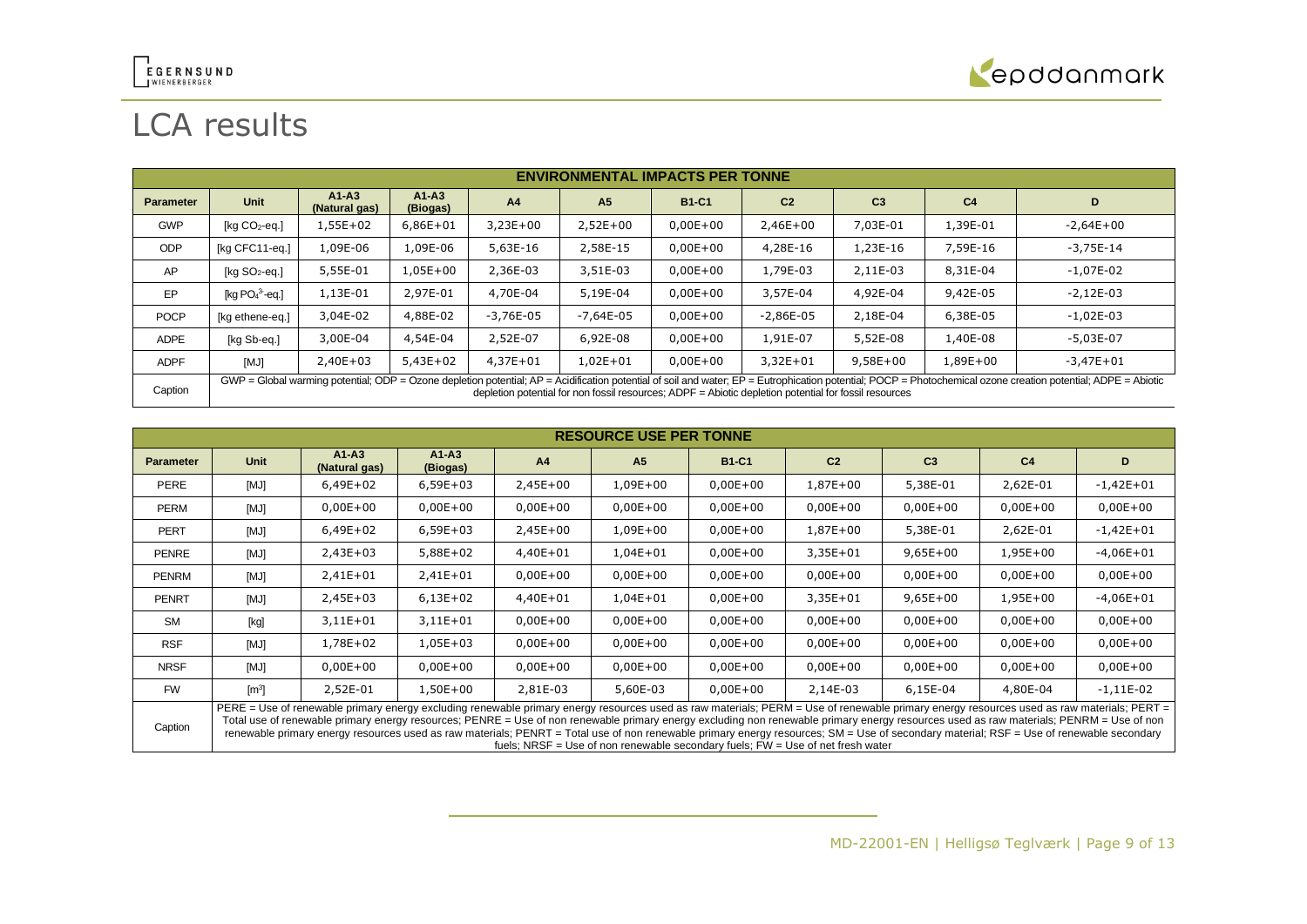

|                  | <b>WASTE CATEGORIES AND OUTPUT FLOWS PER TONNE</b>                                                                                                                                                                                                                              |                          |                     |                |                |              |                |                |                |              |
|------------------|---------------------------------------------------------------------------------------------------------------------------------------------------------------------------------------------------------------------------------------------------------------------------------|--------------------------|---------------------|----------------|----------------|--------------|----------------|----------------|----------------|--------------|
| <b>Parameter</b> | Unit                                                                                                                                                                                                                                                                            | $A1-A3$<br>(Natural gas) | $A1-A3$<br>(Biogas) | A <sub>4</sub> | A <sub>5</sub> | <b>B1-C1</b> | C <sub>2</sub> | C <sub>3</sub> | C <sub>4</sub> | D            |
| HWD              | [kg]                                                                                                                                                                                                                                                                            | 2,89E-07                 | 4,34E-06            | 2,22E-09       | 8,88E-10       | $0,00E+00$   | 1,69E-09       | 4,86E-10       | 2,07E-10       | $-1,16E-08$  |
| <b>NHWD</b>      | [kg]                                                                                                                                                                                                                                                                            | $2,13E+00$               | $6,45E+00$          | 6,54E-03       | $3,00E + 01$   | $0,00E+00$   | 4,97E-03       | 1,43E-03       | $9,71E+00$     | $-4,00E+01$  |
| RWD              | [kg]                                                                                                                                                                                                                                                                            | 1,49E-03                 | 8,74E-03            | 5,32E-05       | 8,05E-05       | $0,00E+00$   | 4,05E-05       | 1,17E-05       | 2,04E-05       | $-2,28E-03$  |
|                  |                                                                                                                                                                                                                                                                                 |                          |                     |                |                |              |                |                |                |              |
| CRU              | [kg]                                                                                                                                                                                                                                                                            | $0,00E+00$               | $0,00E + 00$        | $0,00E + 00$   | $0,00E+00$     | $0,00E+00$   | $0,00E + 00$   | $0,00E + 00$   | $0,00E+00$     | $0,00E + 00$ |
| <b>MFR</b>       | [kg]                                                                                                                                                                                                                                                                            | 2,78E+01                 | 2,78E+01            | $0,00E+00$     | $0,00E+00$     | $0,00E+00$   | $0,00E + 00$   | $9,60E+02$     | $0,00E + 00$   | $0,00E+00$   |
| <b>MER</b>       | [kg]                                                                                                                                                                                                                                                                            | $0,00E+00$               | $0,00E+00$          | $0,00E+00$     | $0,00E+00$     | $0,00E+00$   | $0,00E + 00$   | $0,00E+00$     | $0,00E + 00$   | $0,00E + 00$ |
| EEE              | [MJ]                                                                                                                                                                                                                                                                            | $0,00E+00$               | $0,00E+00$          | $0,00E+00$     | $3,80E+00$     | $0,00E+00$   | $0,00E + 00$   | $0,00E+00$     | $0,00E + 00$   | $0,00E + 00$ |
| EET              | [MJ]                                                                                                                                                                                                                                                                            | $0.00E + 00$             | $0,00E + 00$        | $0,00E+00$     | $6,80E+00$     | $0.00E + 00$ | $0,00E + 00$   | $0,00E+00$     | $0,00E + 00$   | $0,00E+00$   |
| Caption          | HWD = Hazardous waste disposed; NHWD = Non hazardous waste disposed; RWD = Radioactive waste disposed; CRU = Components for re-use; MFR = Materials for recycling; MER = Materials for<br>energy recovery; $EEE = Exported electrical energy$ ; $EET = Exported thermal energy$ |                          |                     |                |                |              |                |                |                |              |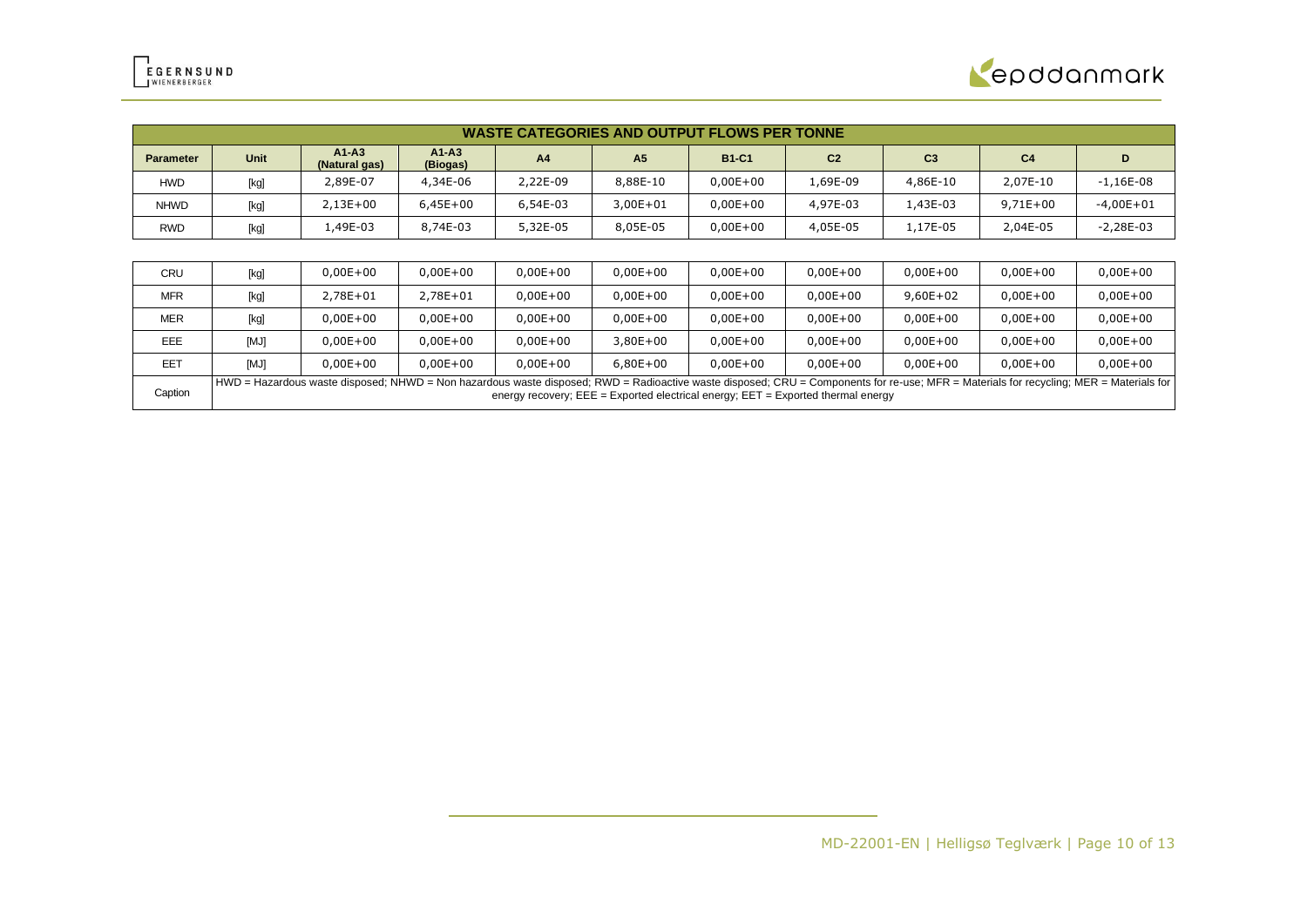

# Additional information

**Technical information on scenarios**

### **Transport to the building site (A4)**

| Parameter                                   | Value                                                          | Unit              |
|---------------------------------------------|----------------------------------------------------------------|-------------------|
| Fuel type and consumption                   | Diesel (0,018 L/tkm)                                           |                   |
| Truck type                                  | Euro 6 more than 32t gross<br>weight / 24,7 t payload capacity |                   |
| Transport distance                          | 50                                                             | km                |
| Capacity utilisation (including empty runs) | 61                                                             | $\frac{0}{0}$     |
| Gross density of transported product        | 1450-2000                                                      | kg/m <sup>3</sup> |
| Capacity utilisation, volume factor         |                                                                |                   |

### **Installation of the product in the building (A5)**

| Parameter                               | Value | Unit |
|-----------------------------------------|-------|------|
| Waste material (bricks)                 | 30    | ka   |
| Waste material (packaging)              | 0.57  | kq   |
| Direct emissions to air, soil and waste |       | ĸq   |

### **Use (B1-B7)**

| - - -<br>Parameter | Jnit |
|--------------------|------|
| Not relevant       |      |

#### **Reference service life**

| Reference service Life                                                      | 150 years                                                                             |
|-----------------------------------------------------------------------------|---------------------------------------------------------------------------------------|
| Declaration of performance (at<br>gate) etc.                                | DoP                                                                                   |
| Instructions of use                                                         | DoP                                                                                   |
| Assumed quality of installation<br>work according to producer<br>quidelines | www.mur-tag.dk/udfoerelse/murerhaandbogen-2020/                                       |
| Outdoor environment -<br>weather, wind, pollution, UV<br>etc.               | https://www.egernsund.com/produkter/mursten/teknisk-<br>information.html              |
| Indoor environment –<br>temperature, moisture etc.                          | https://sbi.dk/Assets/Muret-byggeri-og-indeklima 1/Muret-<br>byggeri-og-indeklima.pdf |
| Use conditions - mechanical<br>tear, use frequency etc.                     | https://www.egernsund.com/produkter/mursten/teknisk-<br>information.html              |
| Maintenance (frequency, type,<br>quality, replacements etc.)                | Construction Clay Products, TBE 2014                                                  |

### **End of life (C1-C4)**

| Parameter                    | Value | Unit |
|------------------------------|-------|------|
| Separated construction waste | 970   | kq   |
| Mixed construction waste     |       | kq   |
| For reuse                    |       | kq   |
| For recycling                | 960,3 | kg   |
| For energy recovery          |       | kq   |
| For landfilling              | 9.    |      |

### **Reuse, recovery and/or recycling potential (D)**

| Parameter      | Value | Unit |
|----------------|-------|------|
| PE             | 0,55  | kq   |
| PET            | 0,02  | ĸq   |
| Crushed bricks | 960,3 | kg   |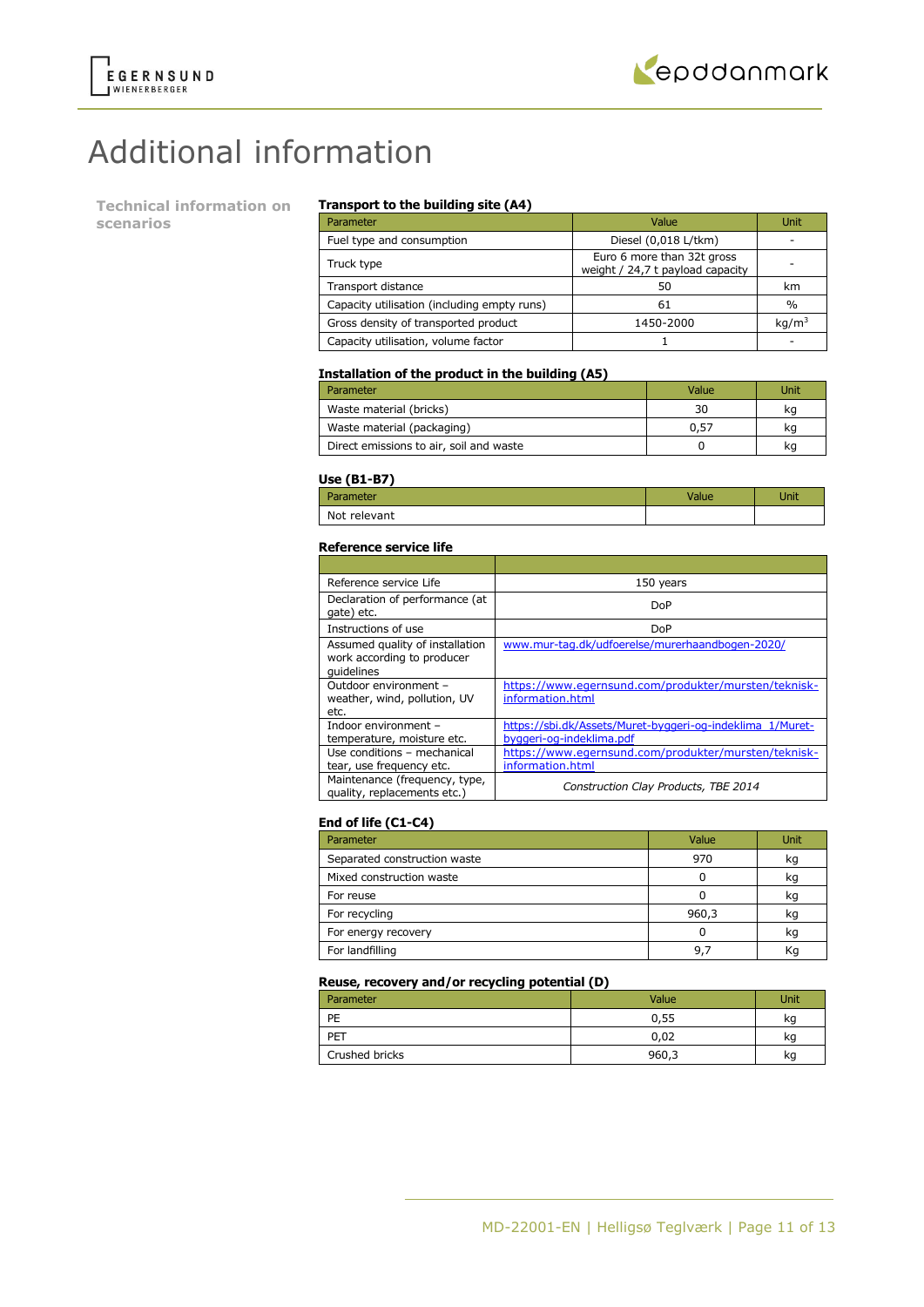



**Indoor air** *The EPD does not give information on release of dangerous substances to indoor air because the horizontal standards on measurement of release of regulated dangerous substances from construction products using harmonised test methods according to the provisions of the respective technical committees for European product standards are not available.*

**Soil and water** *The EPD does not give information on release of dangerous substances to soil and water because the horizontal standards on measurement of release of regulated dangerous substances from construction products using harmonised test methods according to the provisions of the respective technical committees for European product standards are not available.*